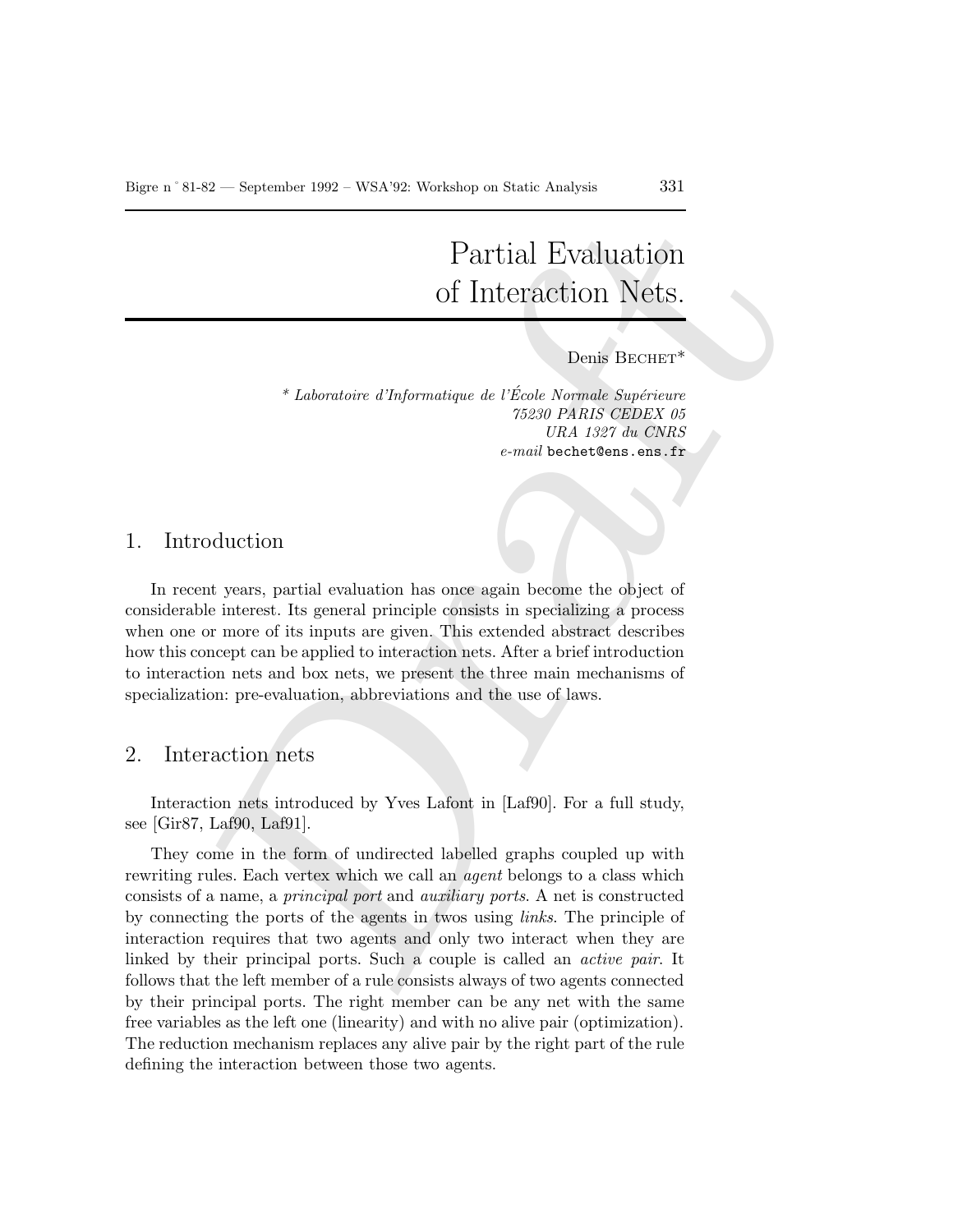

Figure 1. Interaction nets: unary arithmetics.

For instance, unary integers are constructed from the two agents S and 0 which have respectively one and no auxiliary ports. The addition operator has three ports, two for the arguments and one for the result. Figure 1 gives samples of interaction nets.

## 3. Box nets

From a more denotational point of view, agents, rules, and the distinction between principal and auxiliary ports are not relevant because they reflect a choice of implementation. By replacing each agent of an interaction net by a box, we obtain an equivalent box net. Each agent corresponds to a box with the same name and the same list of ports.

The only significant notion in box nets is the definition of new boxes using more basic ones. A box can be associated either to an agent or to a box net. The two operations which can be applied to a box net are the replacement of a box by its definition (unfolding) and the inverse (folding). Of course, to each box net there corresponds an interaction net obtained by successive unfoldings of the boxes (in this abstract, we assume non-recursive definitions).

So, the standard evaluation of a box net consists in first obtaining the corresponding interaction net, then reducing it. The last operation tries to reconstruct the boxes from the result. Figure 2 gives some examples of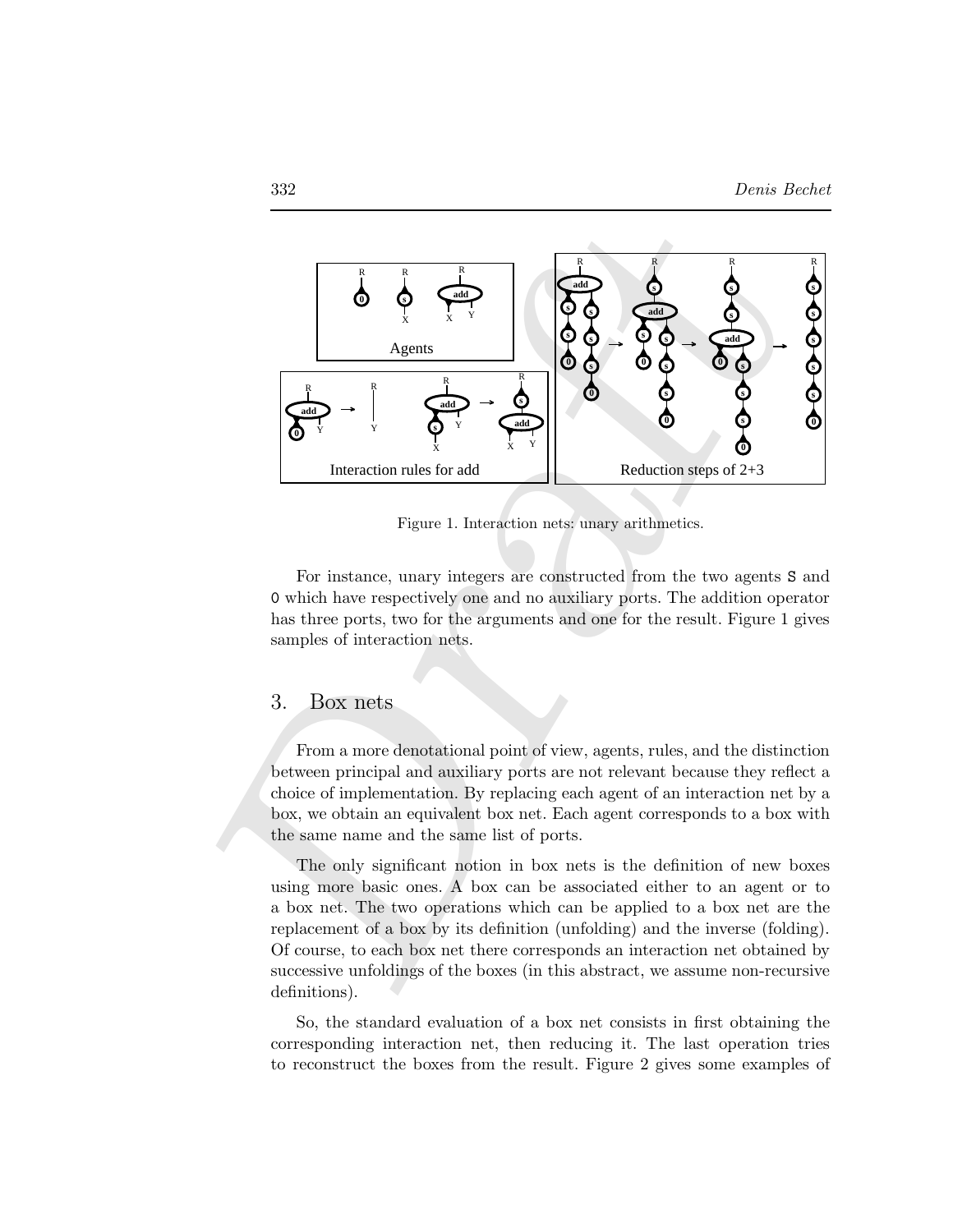

Figure 2. Box nets.

definitions and a standard evaluation.

## 4. Pre-evaluation

We have seen that boxes come without any notion of calculus. A box can represent a constant (which is reduced like Zero in Figure 2), a way to express a constant using combinators (for instance, constructing the integers from the boxes Zero and Succ even if their real implementation is not in unary arithmetics — see the definition of One) or a process (the box Double is defined as the multiplication of the argument by two).

So, the translation of a box into an interaction net can be reduced. Boxes Succ, One, Two and Double in Figure 2 are examples of this. The first idea of partial evaluation consists in replacing the definition of a box by the net obtained after reduction. Figure 3 shows the pre-evaluation of box One.

This technique of pre-evaluation seems attractive and gives good results, but is not able to modify the inherent effectiveness of algorithms. It merely eliminates a constant number of reductions per box. To improve the mechanism of evaluation further, we need to introduce new agents and new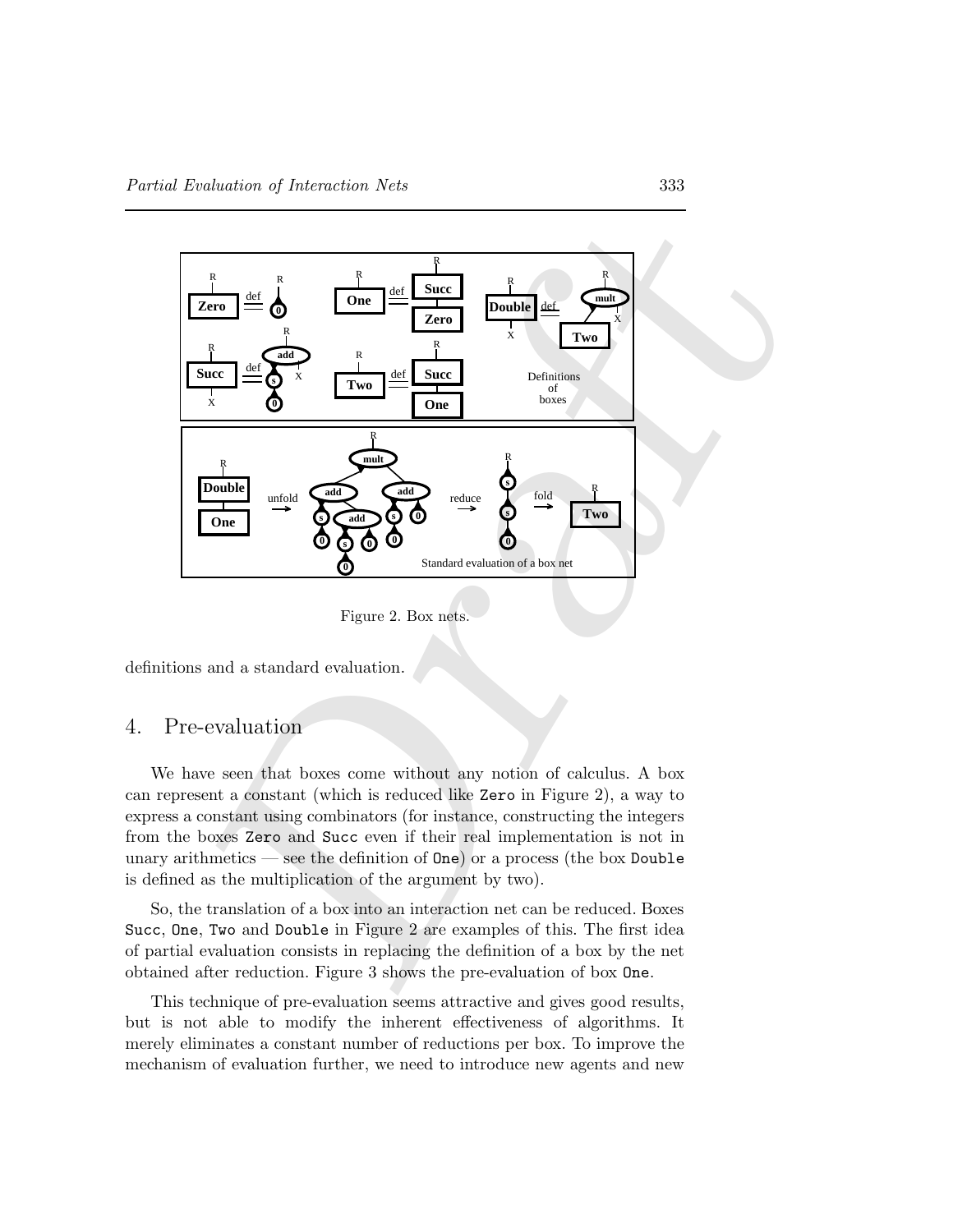

Figure 3. Pre-evaluation of the box One.

rules.

## 5. Abbreviations

This mechanism attempts to identify a box with an agent and to introduce rules for it. Since in general a box cannot be seen as an agent because the latter only has one principal port, the interaction net associated to a box is split into sub-nets which can be abbreviated.

Draft For each abbreviable net, a new agent is defined. It will interact with the agents that interact with the principal agent of the abbreviation (the agent whose principal port is free). For each pair, a new rule is computed. For instance, if we set incr the abbreviation for the addition of the argument and one (see Figure 4), the agent incr will interact with S and 0 because the principal agent is add and it interacts with S and 0. So, incr will be defined by two rules. This mechanism is similar to the definition/unfold/fold transformation of Burstall and Darlington [BD77] or Sato et Tamaki [ST84]. This specialization is especially efficient when the boxes represent the emulation of a process by a low level machine: evaluation of a program by an interpretor, the use of primitive data structures to introduce complex ones, emulation of a process by pre-defined functions. In consequence, abbreviations give good results for the specialization of an interpretor, for pattern-matching, and for the production of modules and new kinds of data. The improvements are linear for the number of reduction steps and in particular, it is not possible to transform an exponential algorithm into a polynomial one.

> The first mechanism of partial evaluation can be seen as a precompilation. This second one finds its motivation in the notion of modularity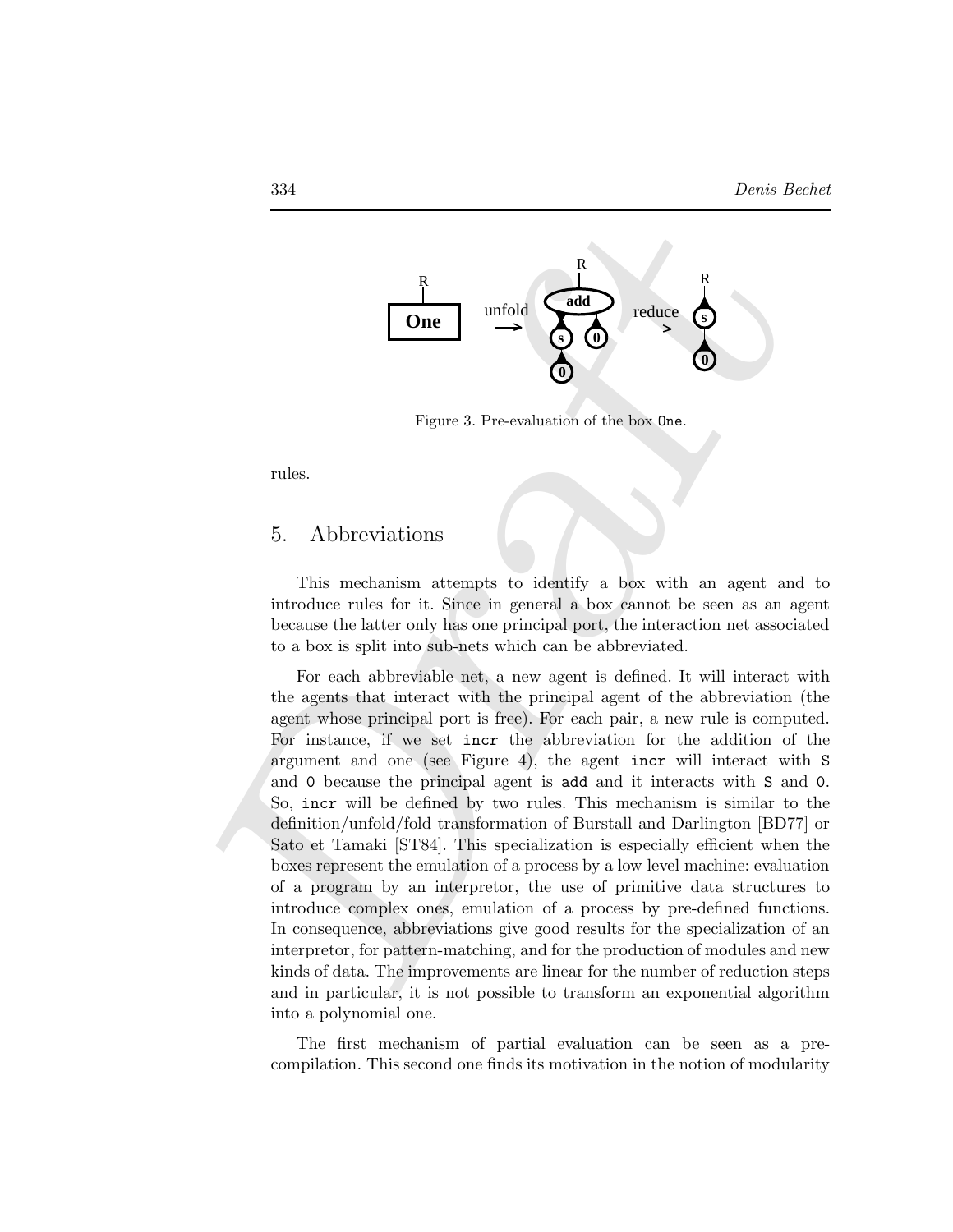

Figure 4. Introduction of a new agent and of its rules.

and the elimination of abstract levels. The program tries to stay very close to the objects that were defined by the programmer, without modifying the algorithm complexity. So, to improve the programs even further, we will use equivalences of interaction nets and laws which enable us to modify the process, to eliminate redundant or duplicated computation.

## 6. Behavioural equivalence and laws

Some agents have the same behaviour as the identity. They can be eliminated. Others are similar and can be identified. Certain algebraic properties are sometimes useful — for example the associativity and commutativity of the addition. Finally, explicit duplication and erasing due to the linearity of interaction nets sometimes creates redundant copies which are erased later.

In the light of all these considerations, a set of local transformations has been fixed. They are based on a behavioural equivalence. Two nets are equivalent towards one or several ports if, when we connect them to the same net, the results on the indicated ports are coherent (see [Laf88, GLT89] for coherence spaces). In general, this kind of equivalence is partially correct (the termination property can be not respected). However, we have been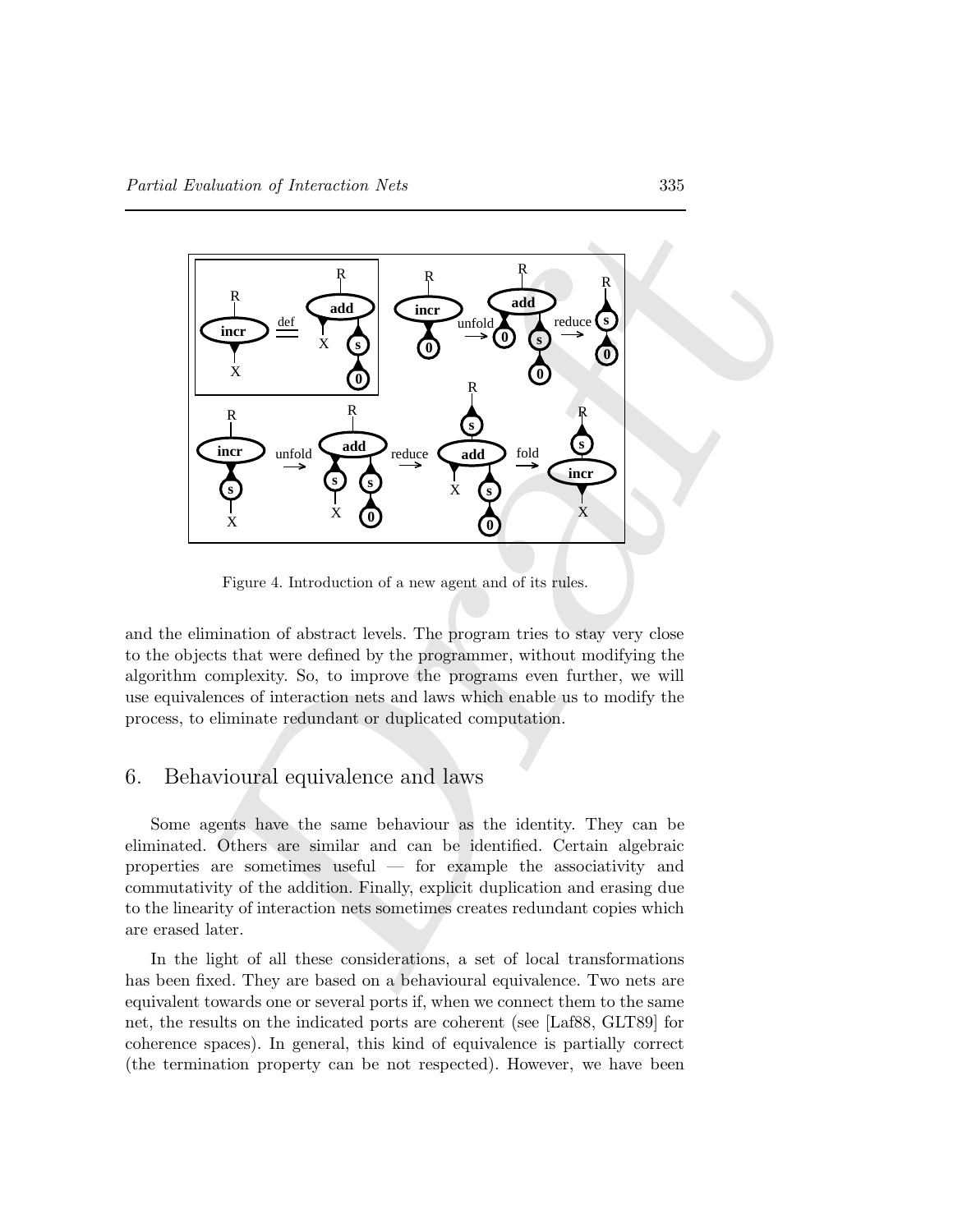able to find constraints which guarantee total correctness.

The results of this mechanism are sometimes surprising even for simple transformations such as the elimination of the couple duplication/erasing, the merging of two identical nets whose arguments are copies of the same variable (for example, the transformation of a recursive definition of Fibonacci's function to a linear calculus), the use of laws (the transformation of a recursive definition of the reverse function on lists to a definition with accumulator. See Figure 5), etc. Moreover, those transformations allow us to justify the laws and, consequently, to see more clearly the limits of their use.

A comparison with other systems of partial evaluation has convinced us that interaction nets bring the "eurekas" that are needed by specialization programs. The fact that the rules are local, the absence of a distinction between constructors and destructors, the linearity of interaction nets and their multiple results enabled us to circumscribe the search for definitions.

#### 7. Conclusion

able to find constraints which guarantee total correctness.<br>
The results of this mechanism are sometimes surprising even for situation<br>(results of this mechanism are sometimes surprising even for situation<br>(results the me Thus, interaction nets seem well suited to the mechanisms of partial evaluation. In addition to the simple reduction that occurs when several nets are juxtaposed (which is a consequence of the transformation of a box into an interaction net) and in addition to a system that introduces new agents and new rules, we have been able to define a set of transformations based on a behavioural equivalence. A comparison with other specialization systems shows the advantage of using interaction nets in partial evaluation. This advantage is specifically due to the features mentioned above: local aspect, linearity, the explicit duplications/erasures, and the non-differentiation between constructors and destructors.

## References

| [Bec90]                     | Bechet, D., 'Les Abréviations dans les réseaux d'interactions', Rapport de<br>D.E.A., Université Paris 7, 1990.                                                          |
|-----------------------------|--------------------------------------------------------------------------------------------------------------------------------------------------------------------------|
| $\left[\text{Bec91}\right]$ | Bechet, D., 'Problèmes d'évaluation partielle dans les réseaux d'interactions',<br>Rapport interne du laboratoire d'informatique de l'école normale supérieure,<br>1991. |
| [BD77]                      | Burstall, R.M. and Darlington, J., 'A transformation system for developing<br>recursive programs', Journal of the Association for Computing Machinery,                   |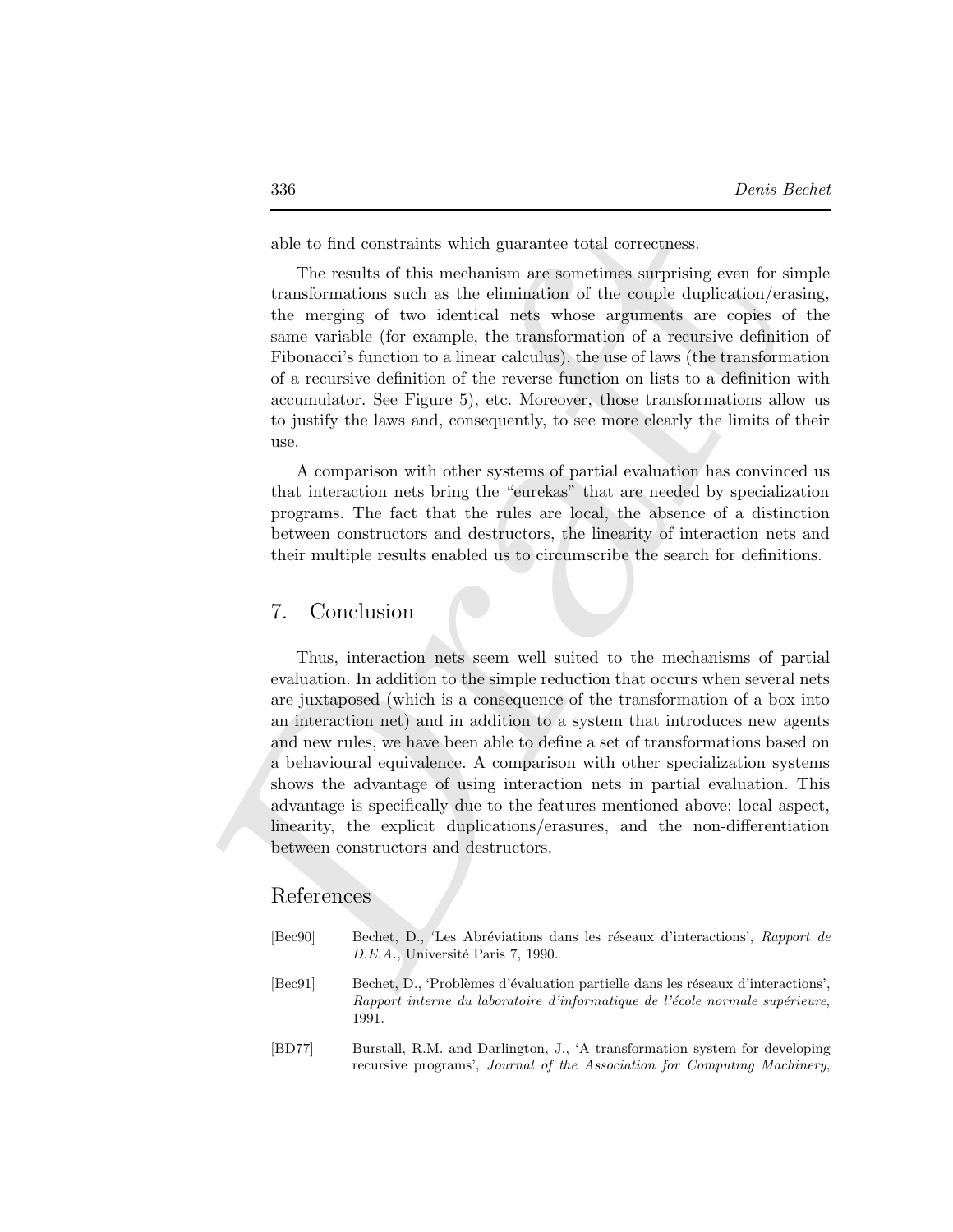

Figure 5. Inversion of a list.